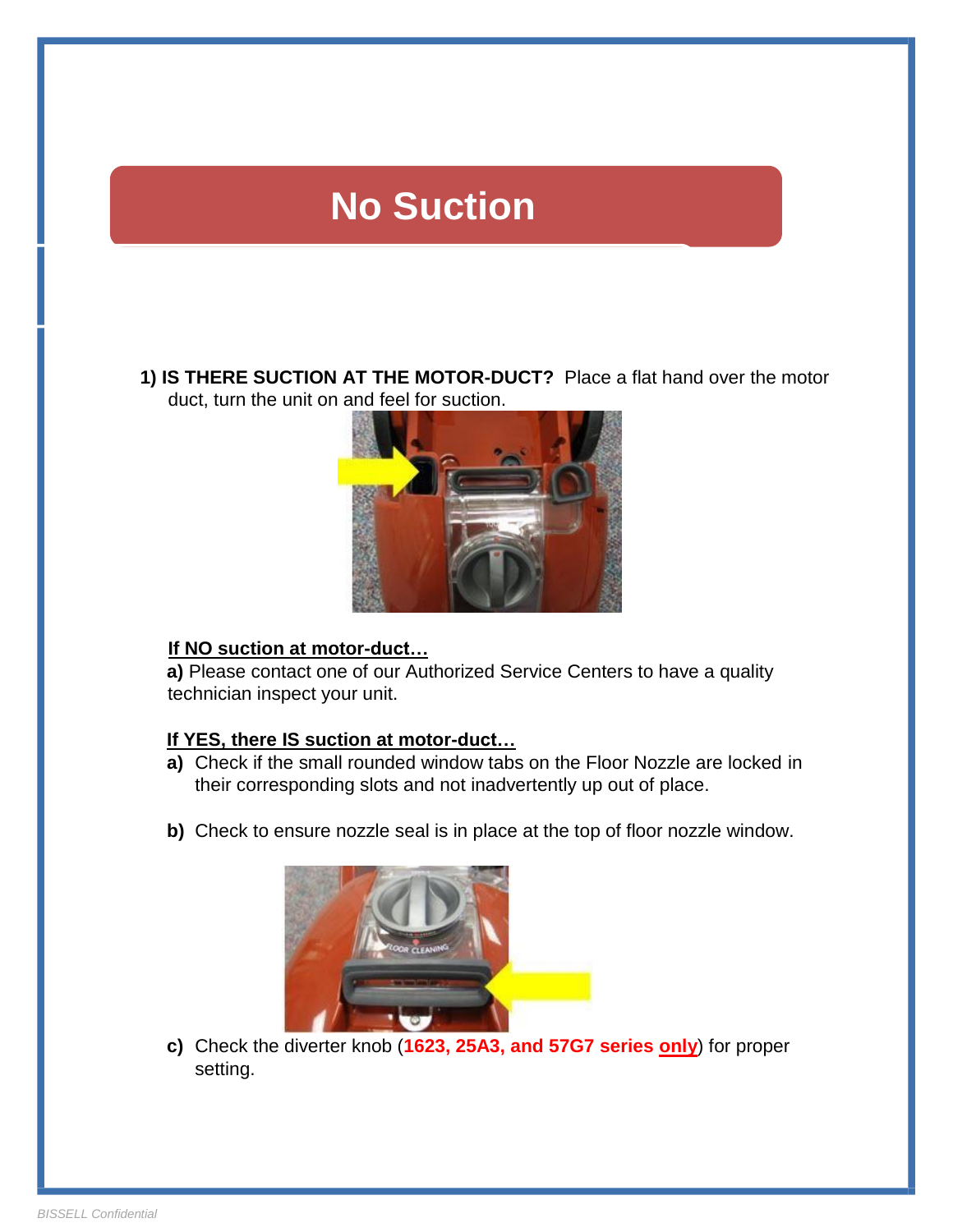- **g)** Make sure tank is not full on the outside of the bladder.
- **h)** Check the tank lint screen for debris.
- **i)** Check tank lid and tank for damage, if the tank lid is damaged a new tank lid will need to be ordered.
- **j)** Check float and baffle to ensure they are properly installed properly. The baffle should be even with the top of the tank.
- **k)** Make sure float has not tripped due to a full dirty tank.
	- **2) IS THERE SUCTION AT THE HOSE?** Remove any attachment from the hose, set the diverter knob to the **"Tools"** setting, and suction water out of a cup.

#### **If NO suction at the hose…**

**a)** Please contact one of our Authorized Service Centers to have a quality technician inspect your unit.

#### **If YES, there is suction is at the hose…**

**a)** Set diverter knob on the floor setting, pour a little water onto the floor and check for suction at floor. If no suction at the floor, vacuum this water up using the hose attachment. Then please contact one of our Authorized Service Centers to have a quality technician inspect your unit.

## **No Suction Through the Upholstery Hose, but Does Have Suction at the Floor**

- **1)** Check the diverter knob for proper setting; make sure it is set on tools.
- **2)** Check to make sure that there is no gap in the gasket connecting the handle to the base of the unit. When the handle is pulled back slightly by force before the unit is turned on there is a gap that will cause a lack of suction, as shown in images below.